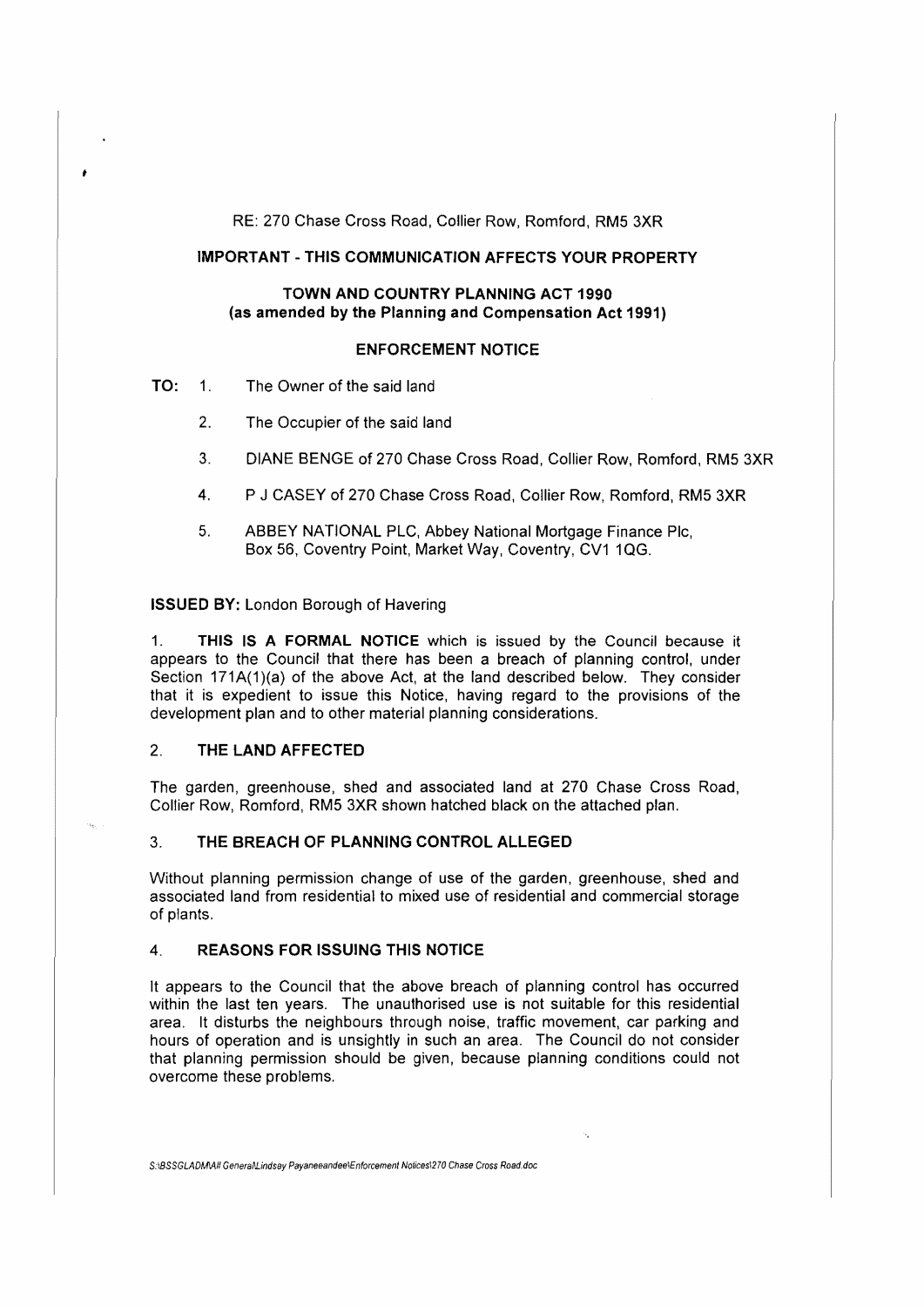In making its decision to issue this Notice the Council considered that the unauthorised use is contrary to the following policies of the Havering Unitary Development Plan: Policy ENV1

#### 5. **WHAT YOU ARE REQUIRED TO DO**

(i) Stop using the land for commercial storage .

Time for compliance: one month from the effective date of this notice.

(ii) Stop using the garden for commercial storage .

Time for compliance: one month from the effective **date** of this notice.

(iii) Stop using the greenhouse for commercial storage .

Time for compliance: one month from the effective date of this notice.

(iv) Stop using the shed for commercial storage .

Time for compliance: one month from the effective date of this notice.

- (v) Remove from the land all machinery, apparatus, equipment and installations brought onto the land in connection with the unauthorised uses.
- (vi) Return the buildings and associated land to domestic use incidental to the enjoyment of the dwelling house

Time for compliance: one month from the effective date of this notice

# 6. **WHEN THIS NOTICE TAKES EFFECT**

This Notice takes effect on 23<sup>rd</sup> June 2005, unless an appeal is made against it beforehand

Dated:  $\iint^{\mathcal{J}} M_{e\psi}$  2005

Signed: p -//www.fl//*/leader* 

Authorised Officer

on behalf of London Borough of Havering Town Hall Main Road Romford RM1 3BD

# **YOUR RIGHT OF APPEAL**

\$:\BSSGLADM\A/1 GeneraN..indsay Payaneeandee\Enforcement Nolices\270 Chase Cross Road.doc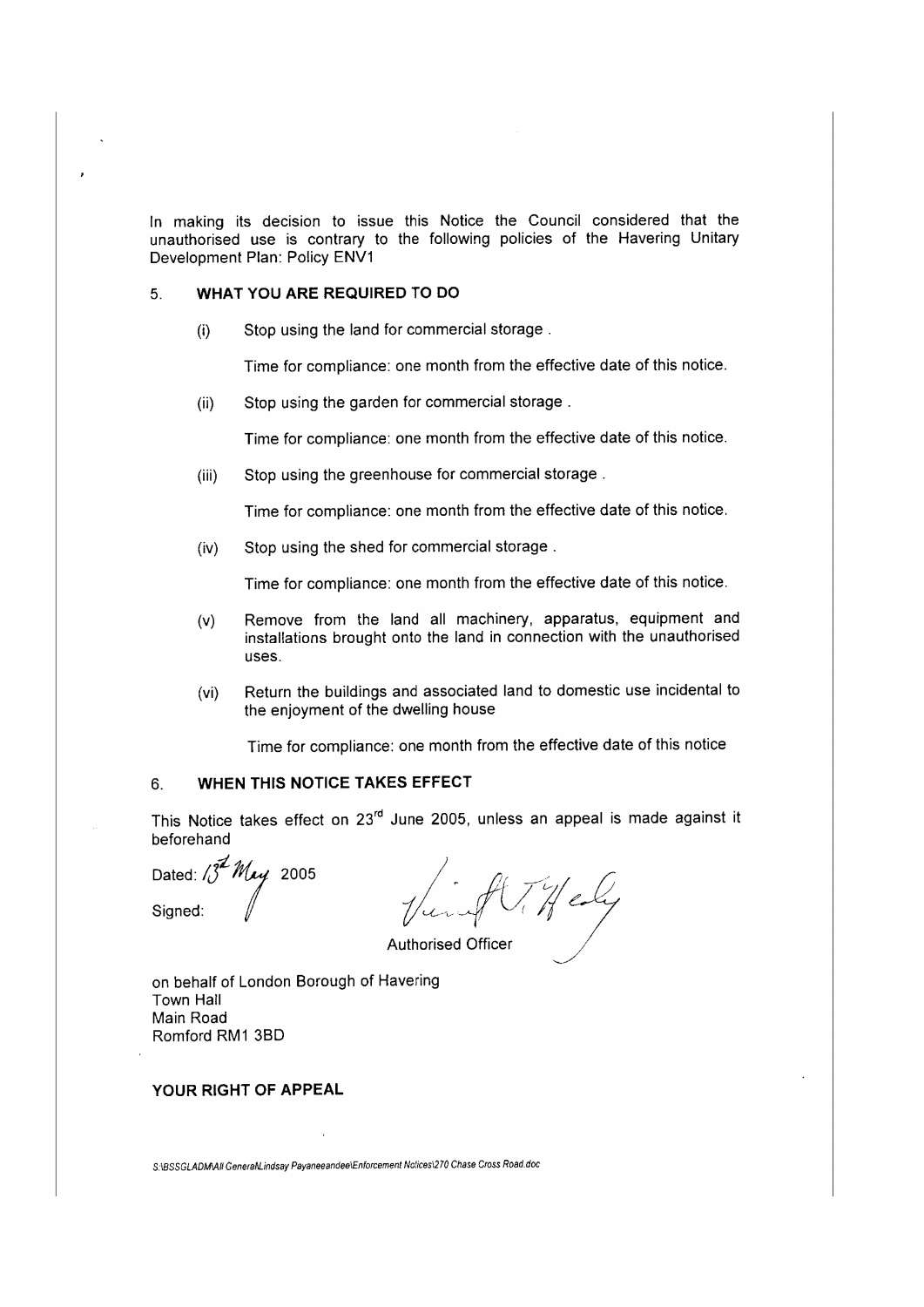You can appeal against this Notice, but any appeal must be received, or posted in time to be received, by the Secretary of State before 23<sup>rd</sup> June 2005. The enclosed booklet "Enforcement Appeals - **A** guide to Procedure" sets out your rights. Read it carefully. You may use the enclosed appeal forms. One is for you to send to the Secretary of State **if** you decide to appeal. The other is for you to keep as a duplicate for your own records. You should also send the Secretary of State the spare copy of this Enforcement Notice which is enclosed.

## **WHAT HAPPENS IF YOU DO NOT APPEAL**

If you do not appeal against this Enforcement Notice, it will take effect on  $23<sup>rd</sup>$  June 2005 and you must then ensure that the required steps for complying with it, for which you may be held responsible, are taken within the period specified in the Notice.

**FAILURE TO COMPLY WITH AN ENFORCEMENT NOTICE WHICH HAS TAKEN EFFECT CAN RESULT IN PROSECUTION AND/OR REMEDIAL ACTION BY THE COUNCIL.**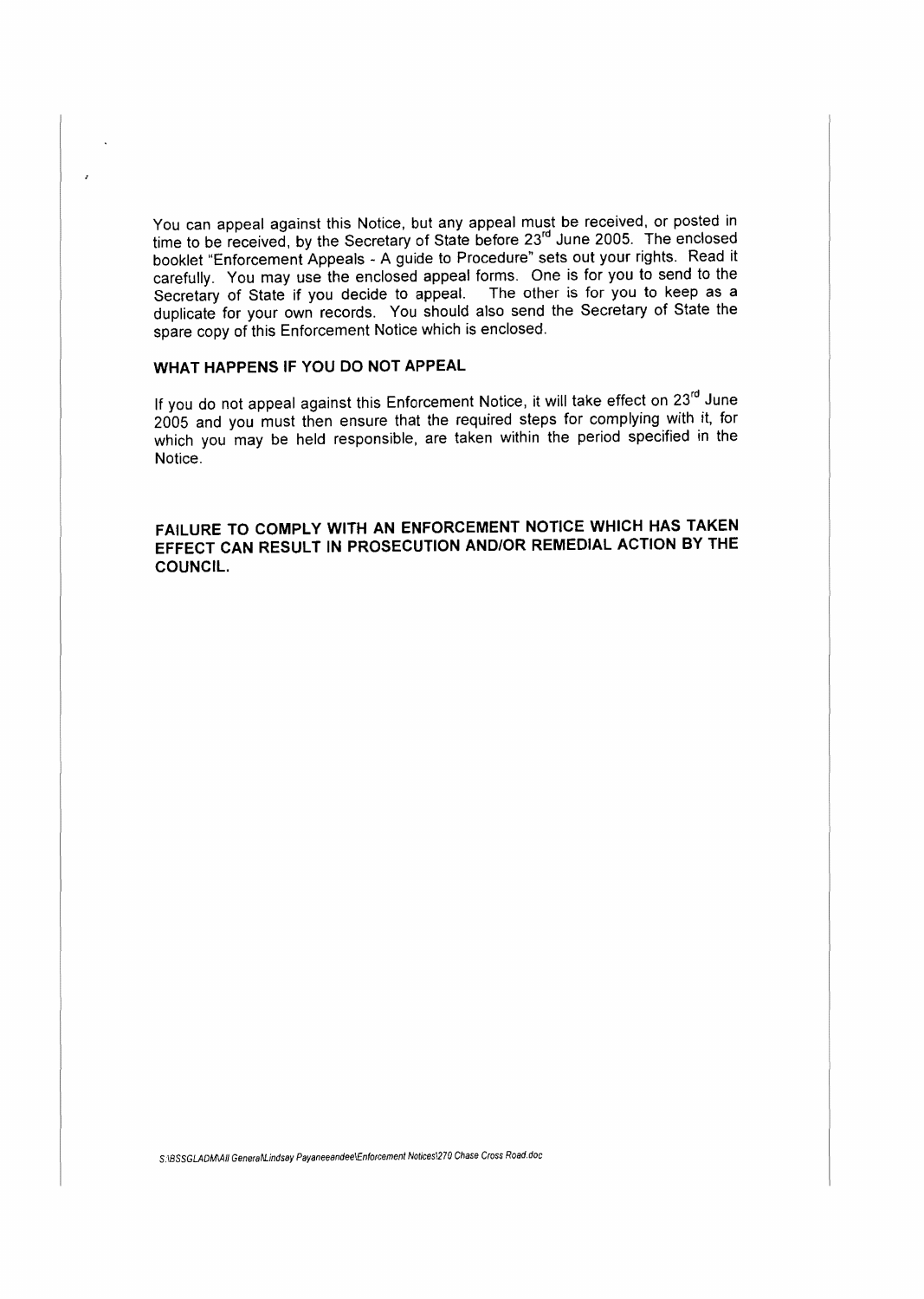#### **EXPLANATORY NOTES**

#### **STATUTORY PROVISIONS**

A summary of Sections 171A, 1718 and 172 to 177 of the Town and Country Planning Act 1990 (as amended) is enclosed with this Notice.

## **YOUR RIGHT OF APPEAL**

You can appeal against this Notice, but any appeal must be in writing and received, or posted (with the postage paid and properly addressed) in time to be received in the ordinary course of the post, by the Secretary of State before 23<sup>rd</sup> June 2005. The enclosed booklet "Enforcement Appeals - A guide to Procedure" sets out your rights. Read it carefully. If you appeal you should use the enclosed appeal forms. Two copies are for you to send to the Secretary of State if you decide to appeal. The other is for you to keep as a duplicate for your own records. You should also send the Secretary of State a copy of the Enforcement Notice.

# **GROUNDS OF APPEAL**

The grounds of appeal are set out in Section 174 of the Town and Country Planning Act 1990 and are also set out on page **2- 5** of the enclosed appeal forms.

# **PLANNING APPLICATION FEE**

Should wish to appeal on ground (a) - that planning permission should be granted for the unauthorised development - then a fee of £265 is payable both to the Secretary of State and to the Council. If the fees are not paid then that ground of appeal will not be valid.

## **STATEMENT ON GROUNDS OF APPEAL**

You must submit to the Secretary of State, either when giving notice of appeal or within 14 days from the date on which the Secretary of State sends him a notice so requiring him, a statement in writing specifying the grounds on which you are appealing against the enforcement notice and stating briefly the facts on which you propose to rely in support of each of those grounds.

#### **RECIPIENTS OF THE ENFORCEMENT NOTICE**

The names and addresses of all the persons on whom the Enforcement Notice has been served are:

- 1. The Owner of the said land
	- 2. The Occupier of the said land
	- 3. DIANE BENGE of 270 Chase Cross Road, Collier Row, Romford, RM5 3XR
	- 4. P J CASEY of 270 Chase Cross Road, Collier Row, Romford, RM5 3XR
	- 5. ABBEY NATIONAL PLC, Abbey National Mortgage Finance Pie, Box 56, Coventry Point, Market Way, Coventry, CV1 1QG.